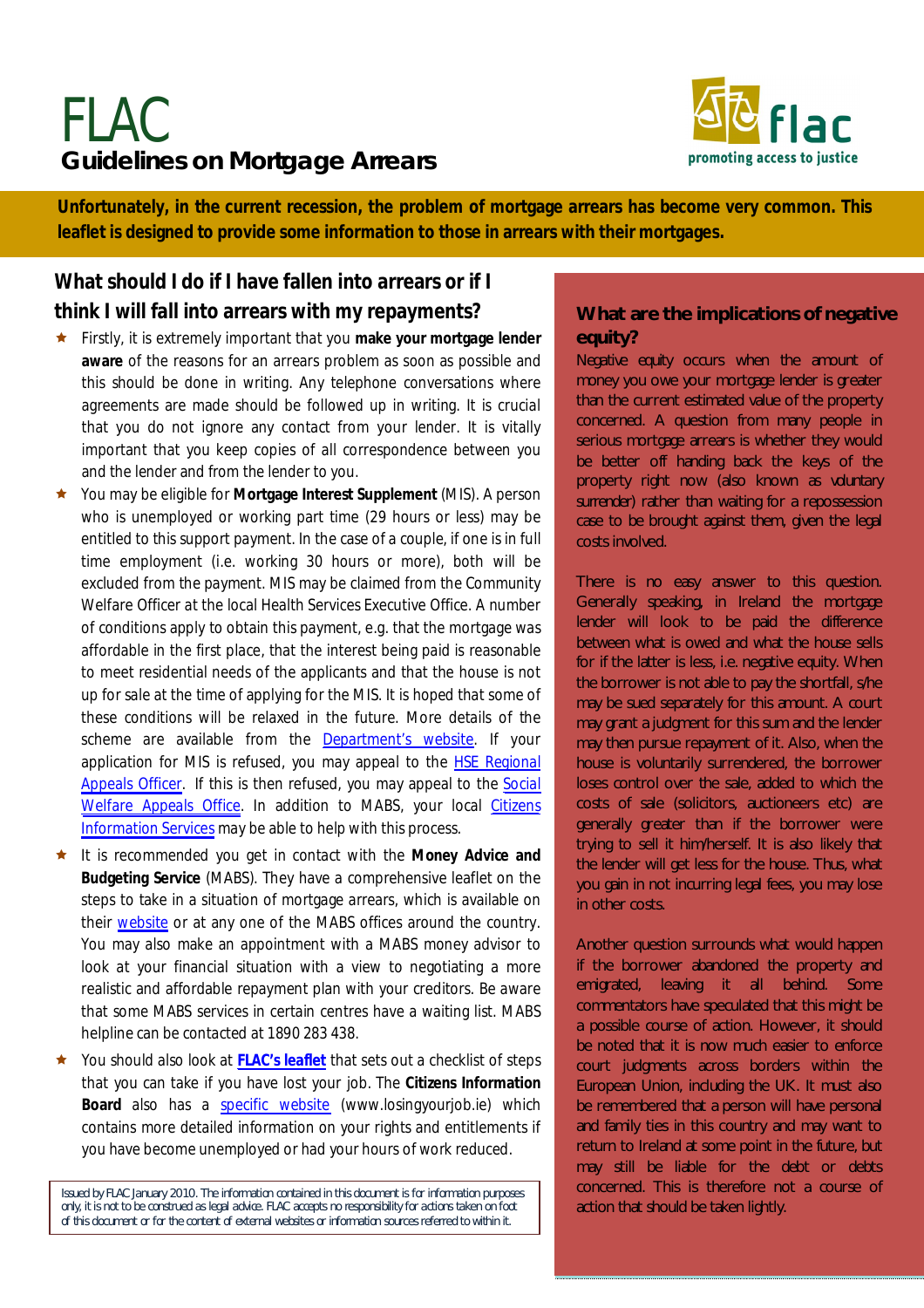#### **What can I do if I feel debt collectors are harassing me constantly to collect the debt?**

Some lenders engage debt collection companies to try to collect debts on their behalf and some collect on their own behalf. There is no system of regulation of debt collection at present in Ireland so that a license is not needed to operate as a debt collector though the [Law Reform Commission](http://www.irishstatutebook.ie/1997/en/act/pub/0026/sec0011.html#zza26y1997s11) has recently recommended that the system be should be licensed.

At present, anyone attempting to collect a debt is subject to the criminal law in relation to issues such as trespass on property and intimidation generally. There is also a section in a piece of legislation called the *Non-Fatal Offences against the Person Act* 1997 that is relevant to debt collection. It can be used by a borrower to protect themselves against too much contact by lenders. Section 11 of this Act creates an offence of 'demands for payment of debt causing alarm' under four headings:

- The frequency of the contact by the collector with the borrower is calculated to subject the debtor (or his/her family) to alarm, distress or humiliation, or
- **\*** The debt collector makes a false representation that a criminal charge may be brought against the borrower for not paying the debt, or
- **The debt collector makes a false** representation that s/he is authorised in an official capacity (for example by a Court or State Enforcement Authority) to enforce payment of the debt, or
- The debt collector makes a false representation that a document issued by him or her is issued in an official capacity (for example, a summons from a Court)

A borrower who is unhappy with the number or contacts or the type of communication made by a lender or their representative in connection with the collection of a debt can make a complaint to the Gardaí.

# **What can I do if the lenders are making constant contact with me about repayments?**

Unfortunately some lenders have become aggressive in recent times in the way that they make contact with borrowers who are in arrears with their repayments. The rules on contact by lenders with borrowers during the course of loans are set out in Section 46 of the *Consumer Credit Act*  1995. Please note that these rules only apply to loans made by lenders to 'consumers', i.e. they do **not** apply to loans that were taken out for business purposes.

- **Visits or telephone communications by the lender to the borrower at his/her place of employment or business are prohibited unless the borrower consents to them**. However, if the borrower also lives at his/her place of employment or business and all reasonable efforts to make contact with him/her have failed, consent is not needed. The Act does not specify that the consent has to be in a signature in writing and, in practice; a tick in a box on the loan agreement often passes as consent. As a result, many borrowers give consent to be contacted at work at the time the loan is made without necessarily realising that they have done so. If you are finding contact with you at work embarrassing, it is worth writing to the lender to say that your consent to contact at work was not an informed one and you want to withdraw any alleged consent.
- **Visits or telephone communications to the borrower are also prohibited at any place, including the consumer's residence or place of business** (**unless the consumer consents**, **though again this does not have to be specifically in writing)** between 9.00 in the evening on any week day (including Saturday) and 9.00 in the morning of the following day. Similarly, visits or telephone communications are prohibited at any time on a Sunday or Public Holiday.
- **Visits or telephone calls by the lender to the borrower's employer or family members are prohibited** except where the employer or family member is a party to the loan agreement, for example, has gone guarantor for a loan, unless the borrower consents in writing to such contact separate from any other term of the agreement.

A breach of these rules by a lender is a criminal offence and if you think these standards have been breached, you should get in contact with the Central Bank/Financial Regulator which is generally responsible for policing the consumer credit legislation.

Please note that the service of documents in connection with legal proceedings is the general exception to these rules.

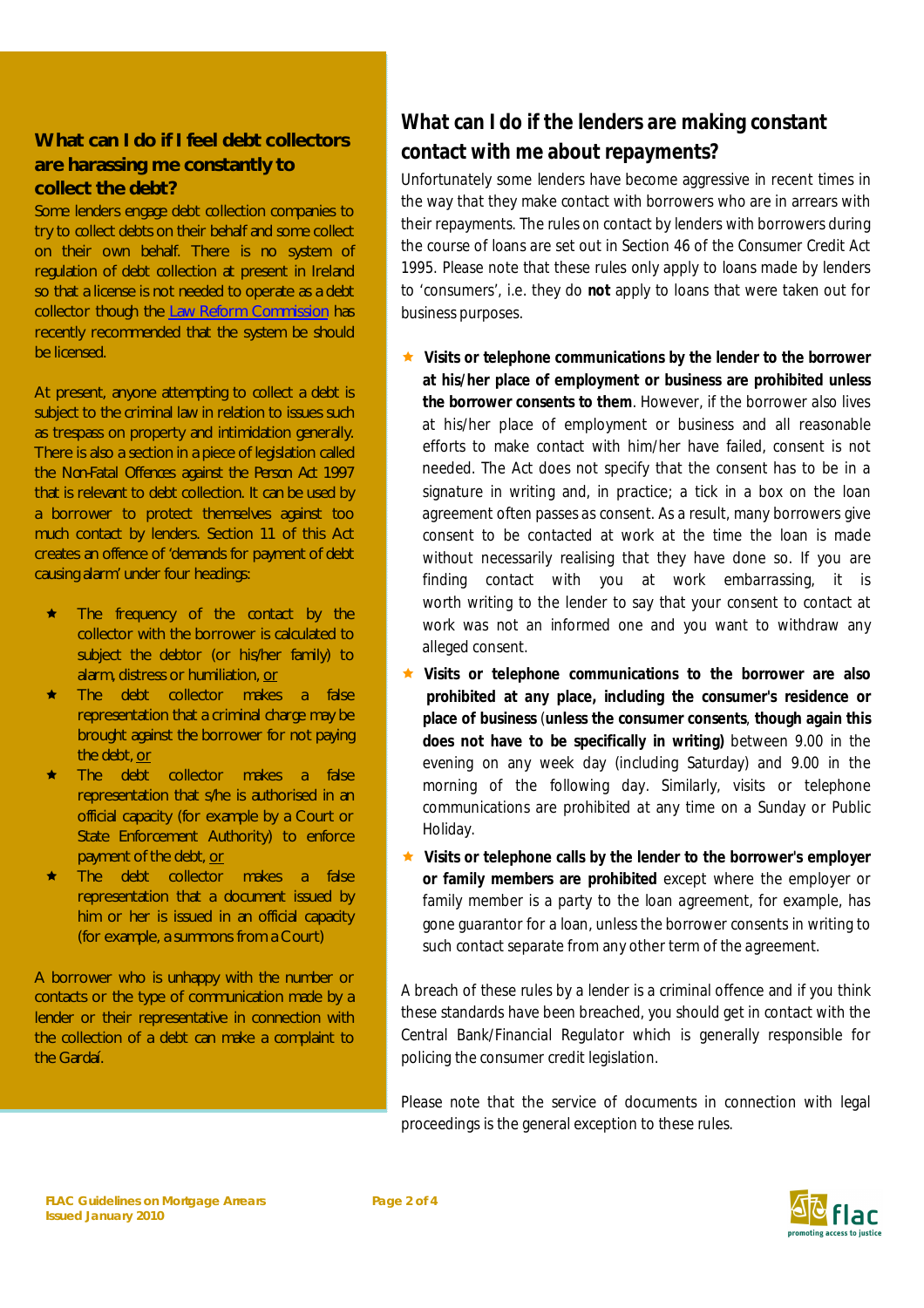### **What is the** *Code of Conduct on Mortgage Arrears***?**

In February 2009, [The Financial Regulator](http://www.financialregulator.ie/Pages/home.aspx) put in place a [Code of](http://www.financialregulator.ie/processes/consumer-protection-code/Pages/codes-of-conduct.aspx) [Conduct](http://www.financialregulator.ie/processes/consumer-protection-code/Pages/codes-of-conduct.aspx) for dealing with "mortgage arrears of consumers in respect of their principal private residence". A brief summary of the general principles set out in this Code is as follows:

- $\star$  As soon as an arrears situation develops, the mortgage lender must bring it to the borrower's attention and attempt to address the situation;
- ★ Where arrears continue, the lender must keep up contact with the borrower and attempt to develop a plan for clearing the arrears;
- $\star$  If a third repayment is missed, the lender may issue a formal demand to repossess the property but this must include details in writing of the amount of arrears, any penalty interest and the possibility of a legal case for repossession;
- $\star$  The lender must however wait for a minimum of six months from the time arrears first arise (twelve months in the case of Bank of Ireland and AIB residential mortgages) before bringing a repossession case against the borrower.

In terms of addressing an arrears problem, the Code broadly sets out the following guidelines:

- ★ Lenders must distinguish between those who can and cannot pay and must handle cases sympathetically to assist the borrower in meeting his/her obligations;
- Alternative repayment measures must be explored, such as, for example, extending the term of the mortgage, reducing the monthly payment (for example through an interest-only arrangement) or allowing a temporary payment break. If any of these options are agreed, the details must be put in writing by the lender to the borrower;
- ★ Borrowers should be told by lenders that advice on maximising income and budgeting is available from MABS and the lender must liaise with any representative of the borrower, such as a MABS money advisor or other third party;
- ★ The lender must not seek the repossession of the property until every reasonable effort has been made to agree an alternative repayment schedule;
- $\star$  If legal action is taken, the lender must still maintain contact with the borrower and seek to reach an agreement. If the borrower is to be liable for any outstanding debt after the property is sold, then the lender must inform him/her about this.

A borrower who feels that any rule in this Code has been broken may

## **What are the legal procedures for repossession?**

If none of the above steps succeed in sorting out the situation, legal action may be taken against you. This action may be brought either in the Circuit Court or the High Court, depending on the value of the property and the approach of the lender. The Circuit Court legal document is called an *Application for a Possession Order* and a High Court case is brought by a document called a *Special Summons*.

To protect your position after receiving these documents, you may fill out a document called an *Appearance*, send it in to the relevant Court office and send a copy to the lender's solicitor. This means the Court will be aware that you have received the documents and intend to state your position. It does not mean that you intend to defend the case against you in a legal sense, for example by claiming that the mortgage was invalid. However, it will give you the opportunity to appear in court on the date set out in the court document (generally called the 'return date') to explain how the arrears came to be and what you now intend to do about it. The Court will listen to what you have to say. If there is some kind of proposal to pay the mortgage and to start clearing the arrears, it will normally grant an adjournment to see how that goes. Another date will be set where the situation will be reviewed.

If progress is not made, the lender will eventually look for an *Order* to be granted and this will generally be made by a judge rather than a court official. Such orders are generally made with what is called a 'stay of execution'. This means that the Order is granted in principle but the judge is still leaving some time for a solution to be found. However, you should bear in mind that each appearance in Court is likely to push up the legal costs that may have to be paid to the lender if and when the repossession goes through. If you have 'equity' in your home, i.e. it is worth more than you owe the lender and depending on how serious the arrears situation is, you may want to consider whether it might be better to look at the option of selling the property and reduce the legal costs, or of fighting to hold onto it with the chance that the legal costs may be pushed up as a result.

make a complaint to the lender and follow it with a complaint to the [Ombudsman for Financial Services](http://www.financialombudsman.ie/). The Financial Regulator does not, according to itself, deal with complaints from individuals on the Code. However, given that the Code is issued by the Regulator's Office, FLAC suggests that it be kept informed of any complaint to the Ombudsman. The Financial Regulator does have the power to investigate the practices of lenders.